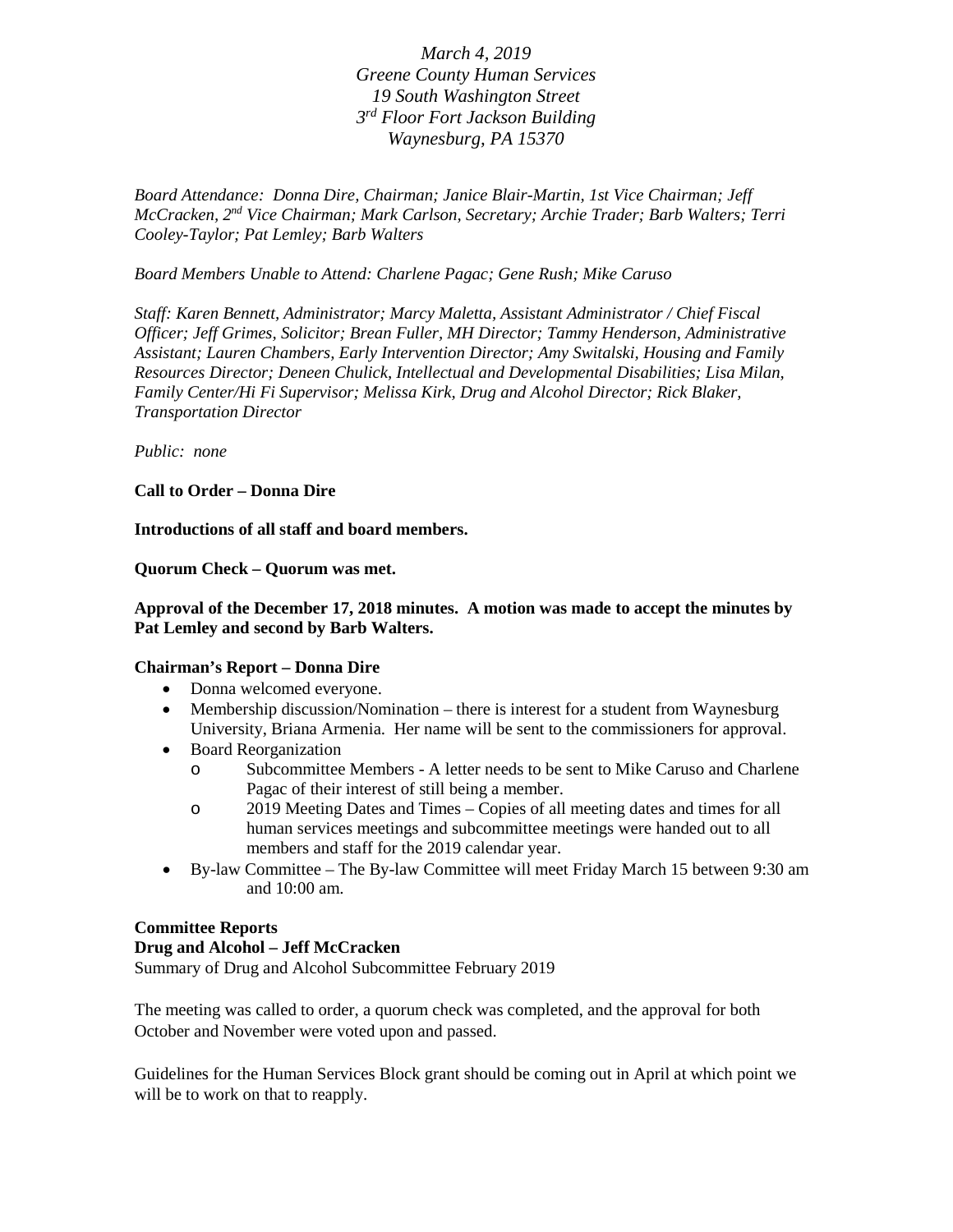Drug and Alcohol updates:

- We have received the feedback from the grant that was submitted for the case managers and unfortunately we did not get award this, however DDAP is looking at avenues to fund more applicants of the grant. We have submitted our interested to reapply to DDAP.
- On March 8th, Creating Change in the Communities will be held at Waynesburg University which is sponsored by Southwestern PA Prevention Network.
- We have had 78 individuals trained in the Quit logics program and 2 Naloxone Kits where distributed.
- In March gambling away the golden years has been scheduled for the senior centers and gateway.
- The next step in our needs assessment has been approved and we will begin to have focus groups to complete the next phase.
- Communities that Care is hosting is first event in Carmichaels in order to gain some participation from those youth whom may not travel into town.
- The oxford houses will be transition into certified recovery house in 2020 and DDAP has approved Shanna to work with the individuals in the house to perform case management functions, while this transition occurs.
- The opioid task force has completed an informational card that is being distributed into the community.
- Human Services administrator report: Karen reported that she is chairing the community prevention portion of the Opioid task force and the group is looking at all prevention programs, gaining and understanding, and determining what the community needs could potential be. A yearlong training for the hospital staff is going to occur on hose to reduce stigma and Pitt is being utilized for technical assistance. DDAP will be coming sometime in the summer to host a listening session on the Opioid stigma.
- Finally, still uncertain to whether or not the Washington health system is going after the Warm hand off grant as they have indicated we do not have the numbers, however after trying to get much need information it is still clear on status of the grant.

The meeting was adjourned.

## **Administrators Report – Karen Bennett**

- All directors gave Program Highlights/Goals for 2019
	- o Fiscal Marcy Maletta
		- 3 major accomplishments 2018
		- 1- Implemented MIP Accounting Software for Behavioral Health and Human Services
		- 2- Clean Audits
		- 3- Mentored Brandy (CYS) on Quarterly reports & Needs Based Budget

3 projects/priorities for 2019

- 1- Work towards implementing MIP for Drug and Alcohol and Transportation
- 2- Work with other Directors on understanding their Budgets
- 3- Continue to work towards getting Clean Audits
- o Early Intervention Lauren

3 major accomplishments 2018

1- Staff/Caseload Management and Fiscal Training: The Service Coordination staff and EI Director have been working with EITA on a fiscal accountability plan. Service Coordinators have been learning to better capture their efforts through the Service Note tab in the Pelican system. Promise and Pelican work together to provide reimbursement to the county for their Medical Assistance eligible services. As the EI Director, I now, complete a productivity study each month to better monitoring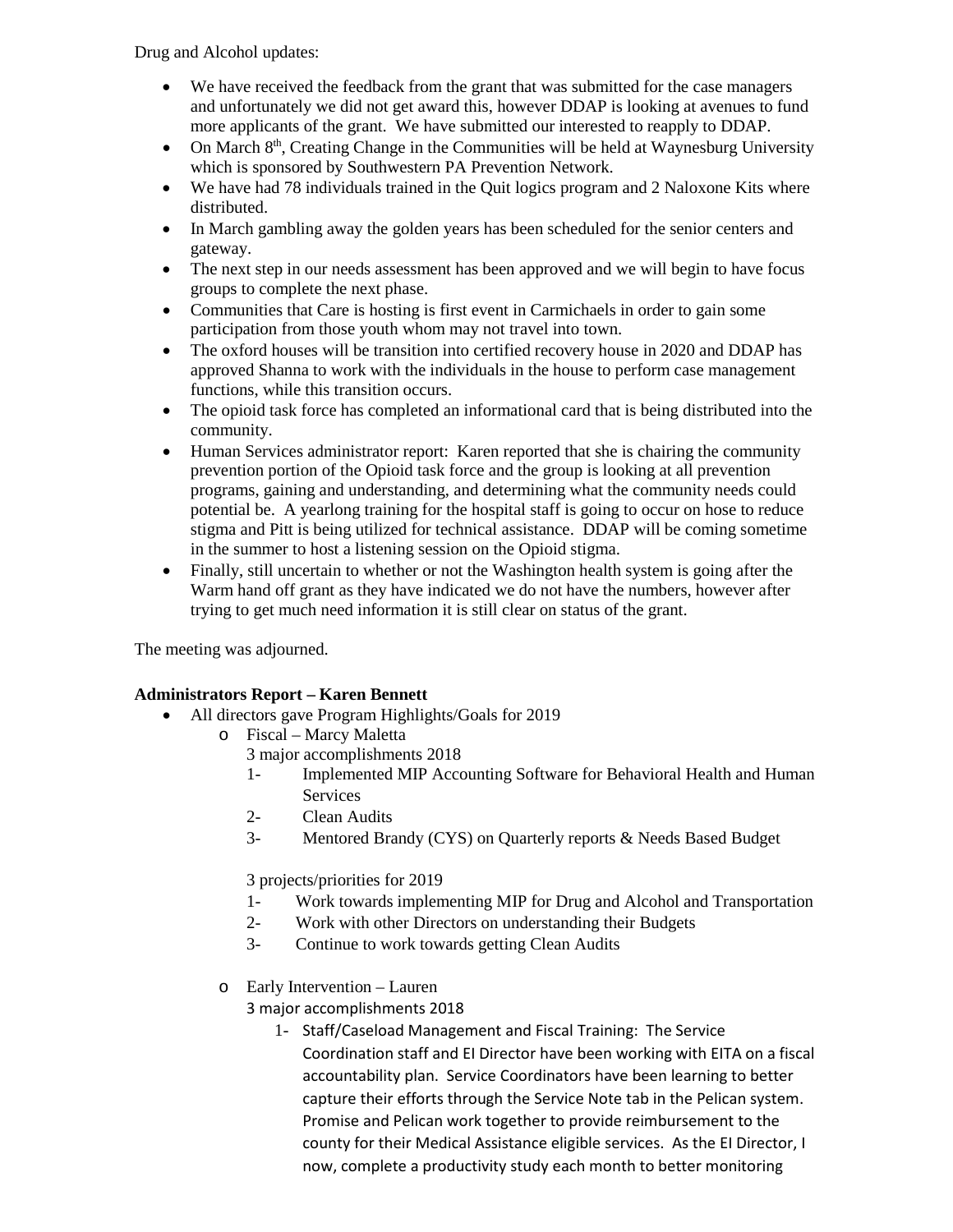services and billable units of the staff. The Pelican system is making updates to their system as well to more clearly define the Service Coordination objectives for the EI team including the family. After increasing our captured billable units and the support of our administration and the Commissioners, we were able to hire a temporary – part time Service Coordinator, making their caseloads more manageable. Updated to: We have now posted for a full time Service Coordinator, bringing our program to 4 Full Time Service Coordinators.

- 2- Combined Family Events/LICC Trainings: GCHSP EI and Intermediate Unit One have partnered and combined efforts to host more meaningful family events and training. We recognize that transportation and financial hardships make it difficult for families to attend events. We have changed our approach to combine our "Family Events" such as Trick or Treat to Safety" and the Holiday Party with Infant Toddler Literacy and Resource Gathering training opportunities. This coming year, we are looking at new innovative ways to dig a little deeper by "meeting families where they are".
- 3- Transition Training: GCSHP and Greene County LICC hosted two Transition Training events this year. The first, with the help of Early Intervention Technical Assistance (EITA), we presented Transition 101 to the families of our Infants and Toddlers ready to exit our EI Program to Preschool and Community Services. We partnered with our colleagues from Beaver County to form a Parent Panel to share "real stories". In November, we formed our own Parent Panel and have identified our own "Parent Champion" for EI here in Greene County. We hosted a Thankful for the Journey training at the Parkview Knoll Community Room site. A Thanksgiving themed dinner was shared with family incentives. Families of toddlers already turning two were invited. This is hoped to be an annual event.
- 3 Goals for 2019
	- 1- Family Engagement: Step 1 has included focus groups per agency with EITA. The SC Unit has had their session, and provider sessions are scheduled. The consensus in these sessions and other discussions is that front line staff are seeing less and less family engagement during sessions and planning meetings. Other new challenges are the growing provider base and growing caseloads. Thus far, EI Director and EITA have determined that more training is needed for team building and communication within the professional IFSP team. Training will be provided on motivational and family based interviewing for better initial contact with families. We will explore more of the coaching model for sessions with families, cultural sensitivity training, promoting positive parent-child interaction, understanding families affected by addiction (including NAS), and Infant Toddler Mental Health.
	- 2- Community Engagement: Step 2 following Family Engagement training for the staff, we will move forward with strategies to get our consumers out into the community, accessing the resources of our county. We have started by combining our activities with our LICC family training events. Our hope is to be more conscious of the needs and challenges of our families and not make them have to choose between "training and fun". We are also aware of their resources and know that even free events can be costly, in terms of things like transportation and childcare. It is also our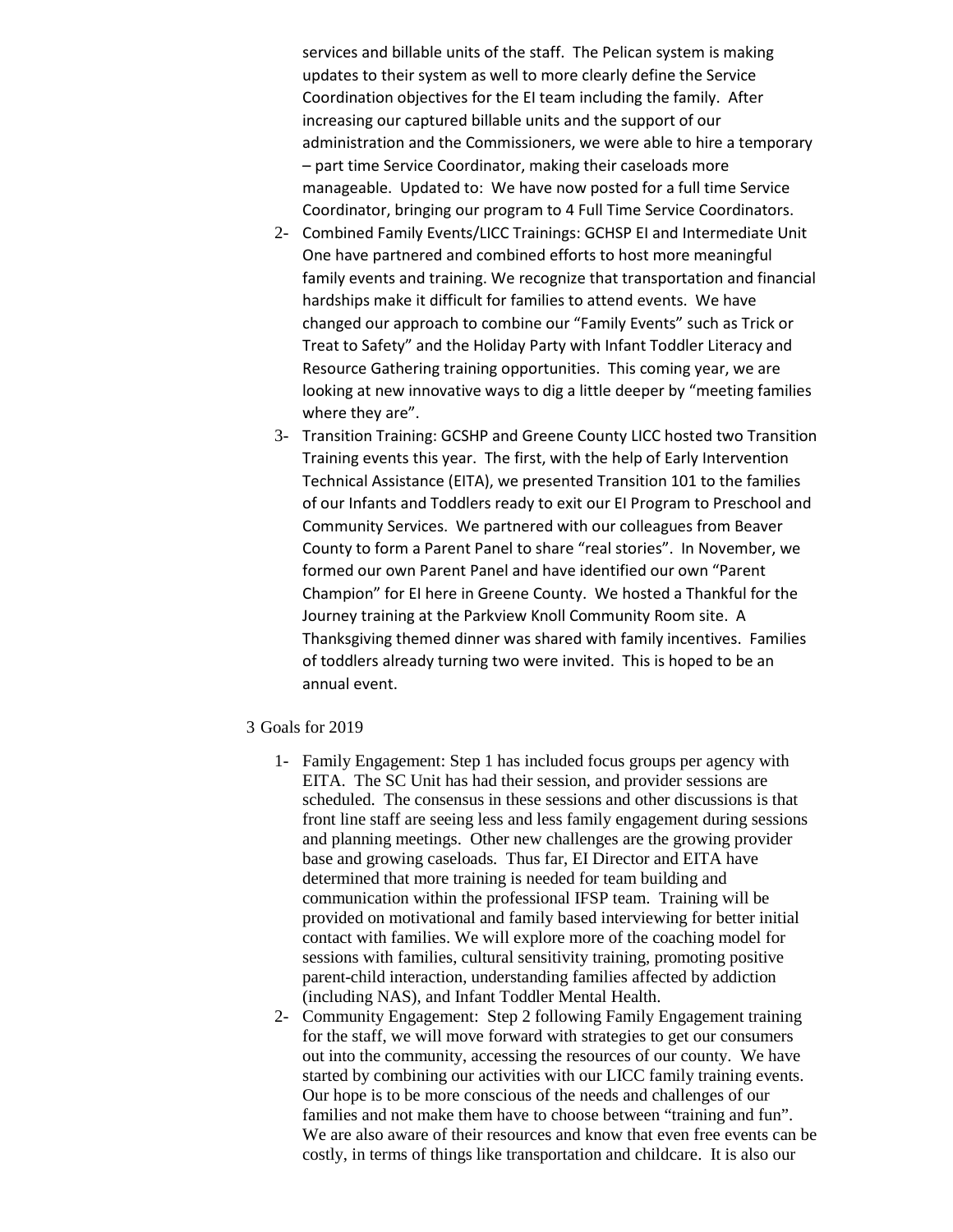hope to work with providers and SC staff to promote events and to provide billable assistance to families that have developmental hurdles in going into their community. We have also made this a focus on our Statewide Quality Enhancement Plan, so that we utilize training funds and service dollars to make it more feasible for our providers to be a part of this team.

- 3- Warm Hand Off: We are aware of the gap between families leaving the hospital and beginning EI services in the cases of diagnosis and/or NAS babies. It is our hope to build relationships with area birthing centers to establish that relationship with the parent(s) prior to discharge. We will begin with Washington Health System. We would like to provide more education than a simple brochure /mailing being sent periodically.
- o Housing and Family Resources Program Amy Switalski
	- 2018 Accomplishments- SAFE
		- 1- SAFE received expansion dollars through the PA Dept. of OCDEL (Office of Childhood and Early Learning) in the amount of \$140,000 to services SAFE families.
		- 2- Through that funding opportunity, we are also part of a pilot program to unveil a new-evidenced based curriculum to families in a group session for those experiencing recovery. This Curriculum is called Families in Recovery and is seven weeks of group work before the SAFE homevisiting phase of the program will begin.
		- 3- We have expanded staff by two additional employees to help with the high number of cases that have been referred.
	- 2018 Accomplishments Housing
		- 1- Our Greene County Housing Program is considered the Coordinating location of the Coordinated Entry Process for Greene County Homeless individuals; The Coordinated Entry Process is an assessment process that has been governed by HUD, which includes coordination of a 20 county region.
		- 2- Through HAP (Housing Assistance Program), we have served 927 individuals in the 2018 calendar. This includes 371 children, 84 seniors and 20 head of households who are between the ages of 18-20.
		- 3- Through PATH we have assisted 51 homeless individuals, out of those homeless individuals, 42 of them had either a MH, Drug and Alcohol or dual diagnosis.
	- 2019 Goals- SAFE
		- 1- To train staff and to have individuals in the SAFE program maintain sobriety while also meeting person goals that will enable them to end the cycle of being involved with probation and or CYS.
		- 2- To reach out to other programs that may have clients in need of this service, these programs could include Probation, and local treatment facilities.
		- 3- To increase the amount of families we can serve through the SAFE program to total of 60 families in this program year.

## 2019 Goals- Housing

- 1- We are hoping to become fully staffed so we can better assist the large number of individuals coming through with a housing crisis.
- 2- Working on finding ways to help those that through the HUD definition, may not be homeless, because of the wordage of the definition, but we feel are in a housing crisis. This includes those who are coming out of incarceration and or long-term treatment facilities with nowhere to go upon released or discharge.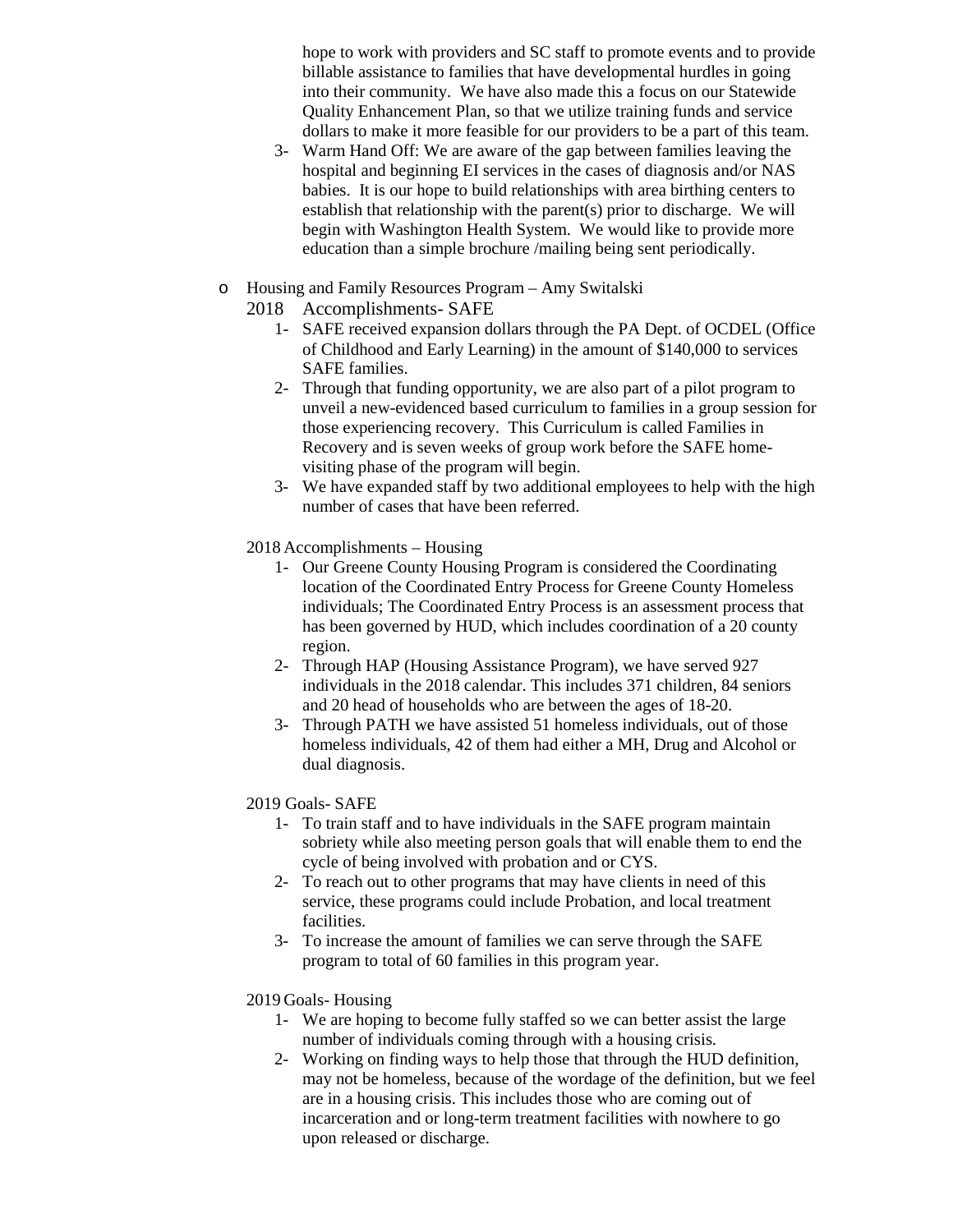3- Working on solutions to finding in county shelter options for those who traveling out of county cannot be an option for.

An example of this, those with daily support here in the county, such as Mental Health or Drug and Alcohol appointments.

o Family Center/ High Fidelity Wraparound – Lisa Milan Family Center

2018 Successes:

- 1- PAT has updated and reorganized the Nurturing Parents curriculum for parenting classes.
- 2- Family Center has built their relationship with schools; they are collaborating and providing referrals to the FC.
- 3- Was able to build a PAT parent advisory committee to build community outreach and involvement.
- 4- Assisted with the development of the State PAT advisory board. Greene holds the chair positions.

# 2019 Goals:

- 1- Main goal for referrals is 80, would like to increase that goal to 90 families served in a year.
- 2- Build the playgroups in the county, currently have two set up and active. Would like to increase the attendance at Parkview Knoll Community Center and develop another playgroup in central Waynesburg.
- 3- Continue to build relationships with various community providers, churches and residence throughout the county.
- 4- Assist the new Parent Educators in being trained into their position.

# High Fidelity Wraparound

2018 Successes:

- 1- High Fidelity Wraparound was able to gain sustainability of the program by having billable services through Beacon Health Options.
- 2- New database is set up and running, that helps with downloading the data into the database.
- 3- Helped support and work with a total of 40 families, with 17 successfully transitioning out of the program thus far.
- 4- Assisted and participated in the new training videos that will be used in 6 states.

## 2019 Goals:

- 1- This year we was able to include an additional Facilitator along with the support partners being full time. Goal for this year is to have all four team members fully credentialed.
- 2- With the increase in team members, we are able to increase the amount of families we service. Would like to increase that number to 55 families.
- 3- Work more closely with the school based therapy in all five school districts to assure that we are able to collaborate on current cases along with gain and provide referral between each other.
- o IDD Program Deneen Shrader

2018 Accomplishments

1- We successfully separated our AE & SCO to adhere to ODP requirements to have separate entities. The SCO is now fully staffed to include an SC Supervisor, Crystal Barrett. Crystal oversees the SC's and SCO processes.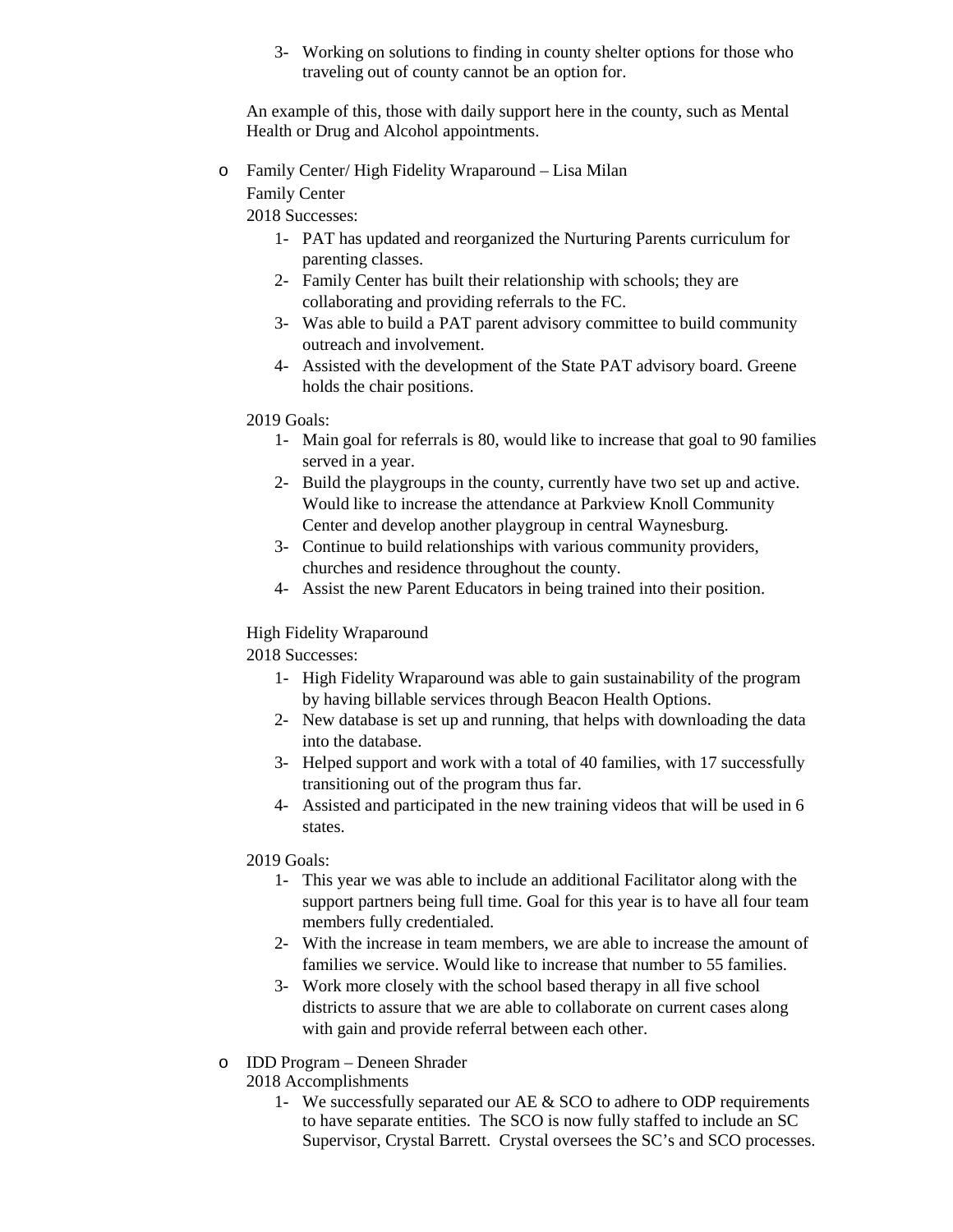The separation will also allow each entity to focus more on ODP's Quality Assurance & Improvement Processes.

- 2- With all the new ODP changes beginning in July 2017 and rolling out in phases to include most recently as January 2019, the IDD program assisted providers, families, & individuals to transition through all the system and service changes in the overhaul of the waivers.
- 3- The AE qualified one new provider (Family Ties) in Greene County to provide much needed in-home & community support services, companion, & respite. These services prior to that had not existed for a couple of years.

### 2019 Goals

- 1- We want to increase provider capacity in Greene County to better serve the Autism Only population and increase autism resources. ODP added individuals with autism only as eligible for ID waivers, which in the past had only been for those with a diagnosed intellectual disability.
- 2- We are streamlining our intake & enrollment processes to ensure a smooth transition from the education system to adulthood so there are no lapse in services. We are continuing to participate with school districts and working on building partnerships with the other Greene County School Districts that we did not have much participation from in the past so that all students are receiving the same opportunities post-graduation.
- 3- We are looking to increase and host training opportunities for county staff and Greene County providers that align with the new system changes and focus areas so that providers are able to build their capacity as well to provide added services and supports in areas that are needed.

# o Mental Health Program – Brean Fuller

- 2018 Accomplishments
	- 1- On June 23, 2018, the behavioral health unit at Washington Health System Greene closed. This was a huge loss for our community. We saw an immediate decrease of individuals who were presenting at the emergency department for mental health issues. Through close collaboration with staff from Washington Health System, we were able to come up with a transition plan for Greene County residents who were in need of inpatient psychiatric care. We had issues with WHS understanding how we take care of our residents in Greene. It continues to be a learning process for everyone but we have worked out issues regarding communication and referrals. This will be an ongoing process.
	- 2- In September 2018, Melissa Klein, a therapist from the SPHS Care Center, completed her training to be a certified trauma therapist. Melissa is now credentialed with Beacon Health Options and can provide trauma therapy to qualifying Greene County residents. This service has never been available within Greene County.
	- 3- In 2018, we added a Re-Entry silo to our comprehensive Human Services database. This silo will allow us to track Greene County residents who are being provided re-entry services by our Forensic Re-Entry Specialist. This will give us supporting data for the Stepping Up Initiative that we are currently participating in along will several other counties statewide.

### 2019 Goals

1- In 2019, the Mental Health Department would like to increase the amount of community education that is provided regarding mental illness. This education will at first focus on individuals in the criminal justice/court system and the school settings. We would like to have the professionals in these areas have a better understanding about mental illness and the treatment that can be provided to those who have a diagnosis.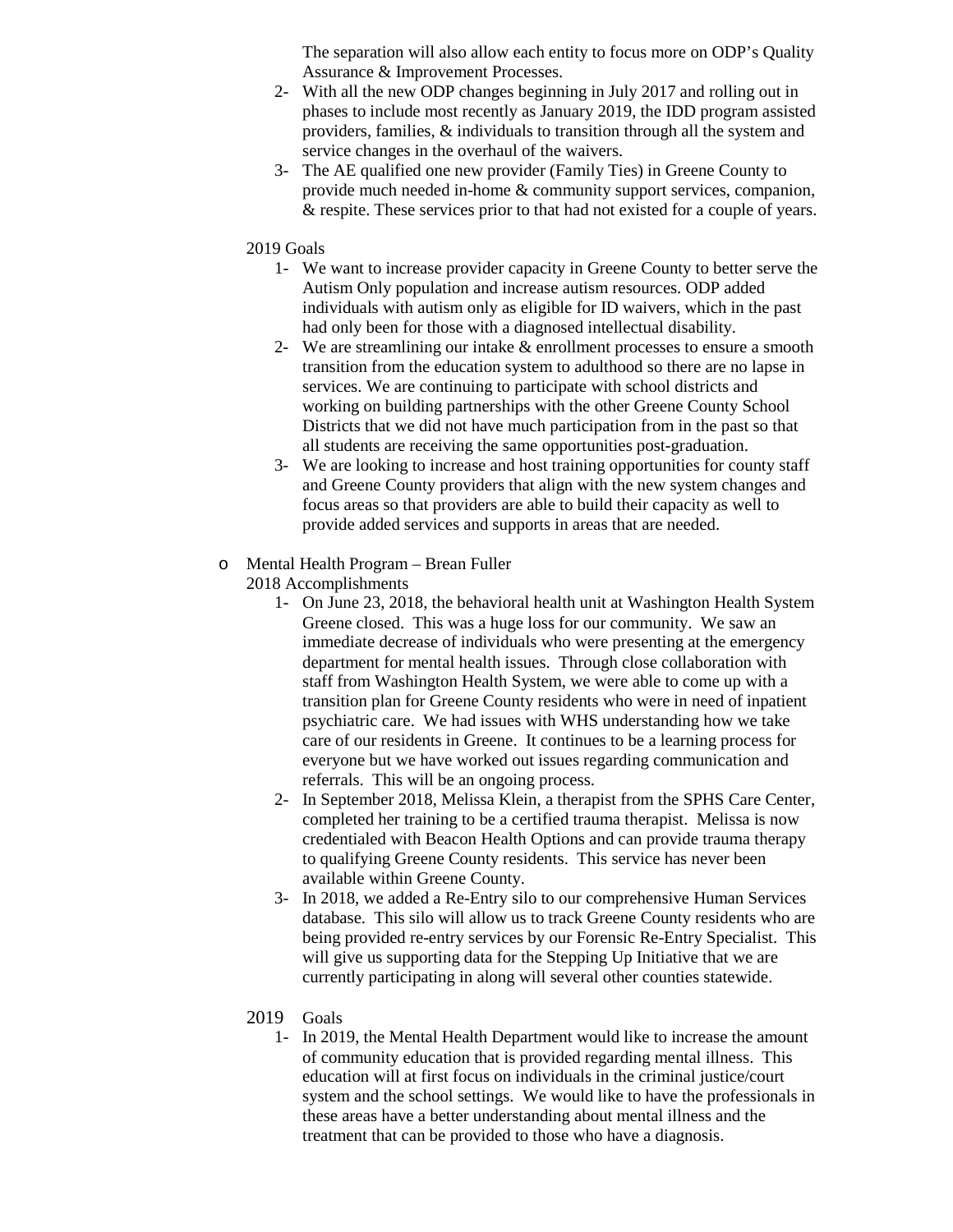- 2- Another goal for 2019 is to increase the awareness of the community based support services that are available for an individual who has a mental health diagnosis. Those services include Certified Peer Support, Blended Case Management, and High-Fidelity Wraparound. Another service that needs to be reintroduced to the community are our county mental health crisis services. We will be working with SPHS Care Center administration to create an advertising campaign so that the service availability becomes well known in the county.
- 3- Tele-psychiatry services being offered in the Greene County Prison is another goal for 2019. I have been working closely with Warden John Kingston to decide what are the most appropriate services for the individuals who are incarcerated and have a diagnosis of a serious mental illness. Tele-psychiatry is the first step in the process, as those individuals who are incarcerated do not currently have access to mental health treatment on-site.
- 4- In October of 2018, we received a \$15,000 grant from Pennsylvania Commission on Crime and Delinquency to hire a consultant to evaluate the current re-entry system that we have in place in Greene County. This is grant is for one year. We are currently in the request for proposal stage. We have the expectation that the consultant will work with a strategic planning group to develop a re-entry program that will work well for individuals who have a mental illness and are involved in the criminal justice system.
- o Drug and Alcohol Melissa Kirk

Accomplishments 2018

- 1- Completely transitioned into ASAM
- 2- Completed and received approval on the prevention needs assessment, we can now move onto phase two.
- 3- Have been selected to host the regional prevention meeting at Waynesburg University.
- 4- Slowly using the WITS system for reporting purpose to DDAP Projects 2019
	- 1- Looking to having more community prevention.
	- 2- Potentially receiving a grant to employee more caseworkers on the treatment side, which would change the face of the way case management is currently done.
	- 3- Continue to work on the prevention needs assessment
	- 4- Working with the oxford houses as they transition to certified recovery houses.
- o Transportation Rick Blaker

2018 Accomplishments

- 1- Increased Ridership for a second straight year
- 2- Only had one preventable accident all year
- 3- Besides a retirement, 100% driver and staff retention

2019 Goals

- 1- Increase ridership for a third straight year
- 2- Think outside the box for new revenue opportunities
- 3- Continue to reduce and limit no shows

The drivers have done a wonderful job being safe this winter season and as an opportunity for outside revenue, we are working with the tourism dept. on an event they are planning.